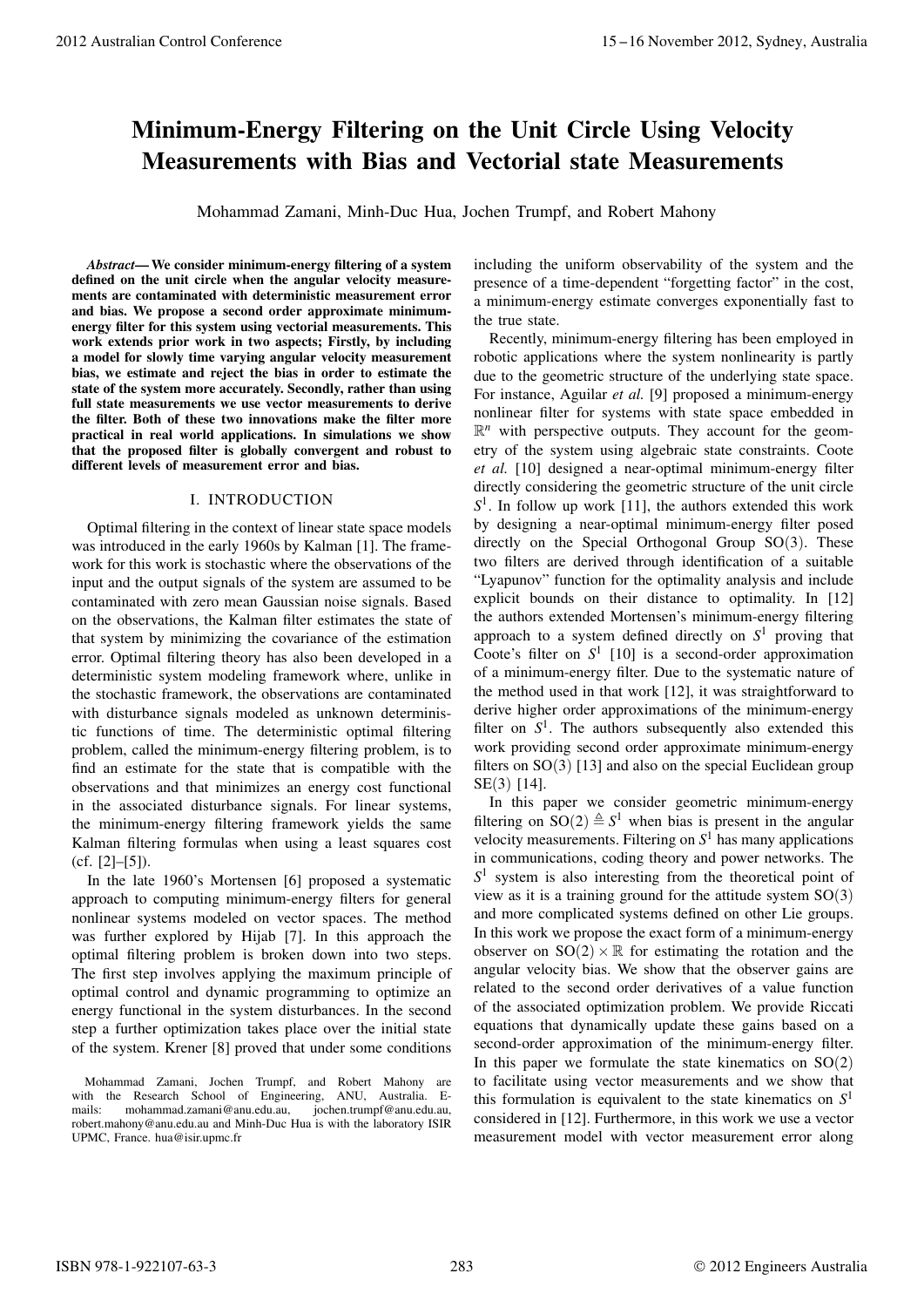with a vector norm cost function rather than measuring the state directly with measurement error modeled on *S* 1 and a nonlinear cost. These measurements make the filter more practical for applications such as vehicle navigation where the angular velocity is measured by a noisy biased gyroscope and the state measurement is a vector measurement such as the horizontal components of the magnetic field, measured by a magnetometer [15], [16]. While the current measurement model is preferable in some applications we show that the resulting filter is the same as the one in our previous work [12] in the absence of bias. A simulation study is provided showing that the proposed filter converges quickly in the presence of large measurement errors and bias variation and initialization errors.

The rest of the paper is organized as follows. Section II formally introduces the system on SO(2) and the problem of minimum-energy filtering on this system. The derivations and the formulas of the proposed filter are given in Section III. Section IV is a simulation study of the performance of the proposed filter. Finally Section V concludes the paper.

## II. PROBLEM FORMULATION



Fig. 1. An object moving around the unit circle

Consider an object moving on the unit circle as shown in Figure 1. Let  $\omega \in \mathbb{R}$  be the instantaneous angular velocity of the object. The rotation  $X$  satisfies the following kinematics equation

$$
\dot{X} = X\omega_{\times}, X(0) = X_0,\tag{1}
$$

where

$$
X = \begin{bmatrix} \cos(\theta) & -\sin(\theta) \\ \sin(\theta) & \cos(\theta) \end{bmatrix} \in SO(2)
$$
 (2)

is the state of the system and represents the rotation with respect to the angle  $\theta$ . The initial rotation  $X_0$  is unknown. The cross notation  $(\cdot)_\times : \mathbb{R} \longrightarrow \mathfrak{so}(2)$  is defined as

$$
\omega_{\times} := \left[ \begin{array}{cc} 0 & -\omega \\ \omega & 0 \end{array} \right]. \tag{3}
$$

Conversely the notation  $\text{vex}(\cdot) : \mathfrak{so}(2) \longrightarrow \mathbb{R}$  extracts the scalar part,  $\text{vex}(\omega_{\times}) = \omega$ .

*Lemma 1:* The system (1) can be equivalently written in terms of the angle  $\theta$  with kinematics

$$
\dot{\theta} = \omega, \ \theta(0) = \theta_0. \tag{4}
$$

*Proof:* Note that from (1)

$$
X^{-1}\dot{X} = \begin{bmatrix} 0 & -1 \\ 1 & 0 \end{bmatrix} \omega,
$$
 (5)

Also from (1) and (2)

$$
X^{-1}\dot{X} = \begin{bmatrix} \cos(\theta) & \sin(\theta) \\ -\sin(\theta) & \cos(\theta) \end{bmatrix} \begin{bmatrix} -\sin(\theta) & -\cos(\theta) \\ \cos(\theta) & -\sin(\theta) \end{bmatrix} \dot{\theta}
$$

$$
= \begin{bmatrix} 0 & -1 \\ 1 & 0 \end{bmatrix} \dot{\theta}, \tag{6}
$$

and the result (4) follows.

Although system (4) was used in previous works on  $S^1$  [10], [12], we continue our derivation using system (1) to facilitate using vector measurements introduced later in Equation (9). The angular velocity  $\omega$  is measured as

$$
u = \omega + B_{\omega} v_{\omega} + b,\tag{7}
$$

where  $v_{\omega} \in \mathbb{R}$  is the measurement error signal and  $B_{\omega} \in \mathbb{R}$ is a scaling known from the model. The signal  $b \in \mathbb{R}$  is a constant or slowly time varying bias in the measurement  $u \in \mathbb{R}$  that we model as

$$
\dot{b} = B_b v_b, \, b(0) = b_0,\tag{8}
$$

where  $b_0$  is unknown,  $v_b \in \mathbb{R}$  is an unknown rate of change of the bias *b* and  $B_b \in \mathbb{R}$  is a scaling known from the model. Note that in our measurement model (7) the measurement error  $v_{\omega}$  and the bias *b* are modeled separately although we consider a general deterministic measurement model. This is due to the fact that we are going to minimize a cost (12) in the size of the measurement error  $v_{\omega}$  to derive our filter. The assumption behind this is that the measurement error should not, in general, be large. However, bias, in general, needs not to be small but rather slowly time-varying. Therefore, we use an independent bias model (8) with  $v<sub>b</sub>$  modeling a small unknown rate of change for *b*.

Assume a vector measurement of the current position of the object is given by

$$
y = X^{\top} \mathbf{\hat{y}} + D\mathbf{w},\tag{9}
$$

where  $\mathring{y} = (1, 0)^\top$ ,  $w \in \mathbb{R}^2$  is an unknown measurement error signal and  $D \in \mathbb{R}^{2 \times 2}$  is a full rank scaling matrix known from the model.

*Remark 1:* Depending on the application one might have a different state measurement model such as

$$
y' = (WX)^{\top} \hat{y}, \tag{10}
$$

where  $y' \in S^1$  is a vector measurement of the state *X* and  $W \in SO(2)$  represents the measurement error. In case the full angle measurement is available the following output map is suitable.

$$
y'' = \theta + w', \tag{11}
$$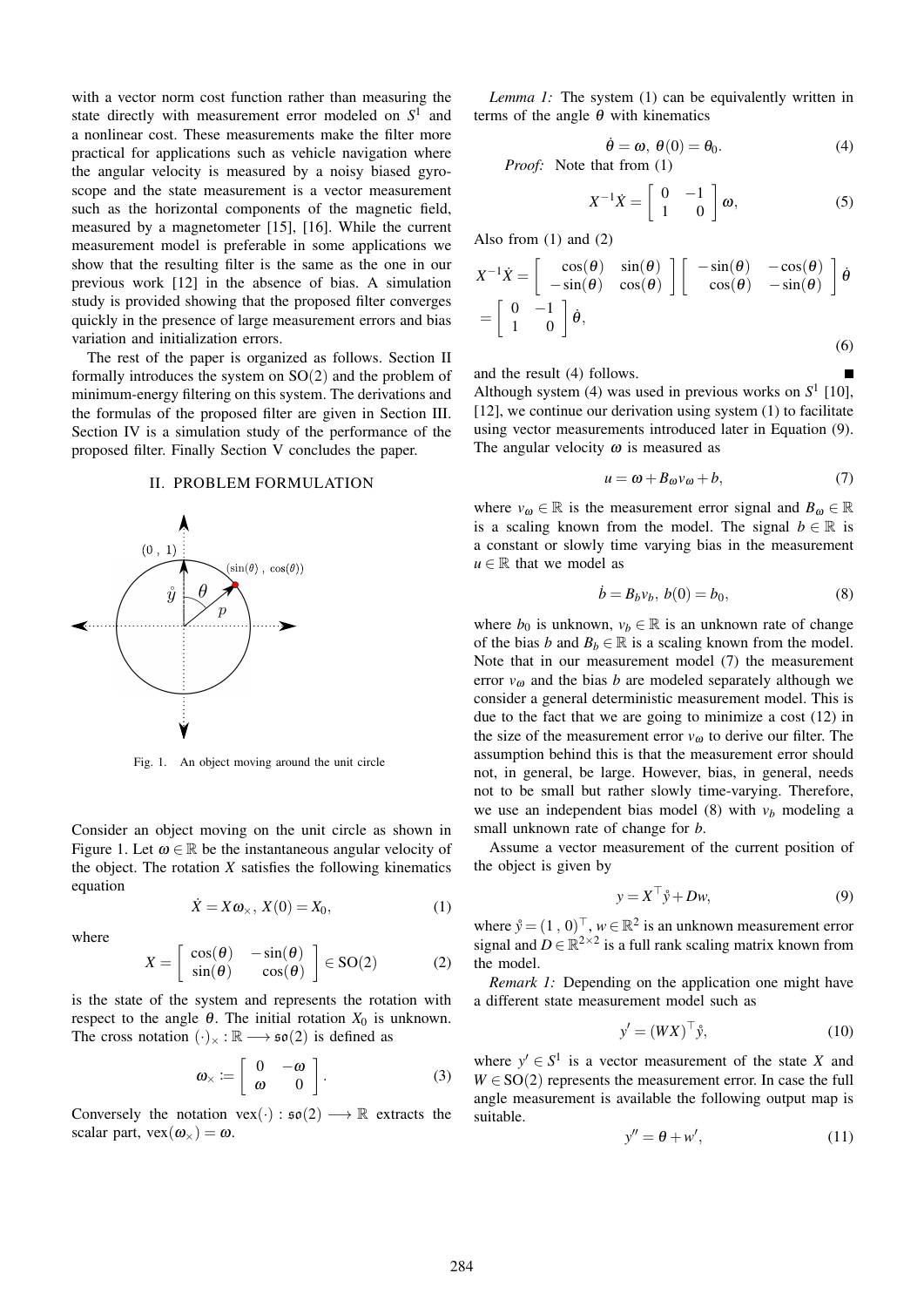where  $y'' \in \mathbb{R}$  is the measured state angle  $\theta \in \mathbb{R}$  and  $w' \in \mathbb{R}$ is the measurement error. The output measurement (11) was previously considered in [10], [12]. Consider the cost functional

$$
J(t; X_0, b_0, v_{\omega}|_{[0, t]}, v_{b}|_{[0, t]}, w|_{[0, t]}) =
$$
  
\n
$$
\frac{\text{trace}(I - X_0)}{K_1} + \frac{b_0^2}{2K_2} + \frac{1}{2} \int_0^t \left(v_{\omega}^2 + v_b^2 + ||w||^2\right) d\tau,
$$
\n(12)

where  $K_1, K_2 \in \mathbb{R}^+$  are given. Later on, these parameters will appear in the initial conditions of the proposed filter. If available, a priori information on the expected size of the initial state and the initial bias can be used to tune  $K_1$  and  $K<sub>2</sub>$  relative to each other and the other unknowns in the cost function. The trace function is used to measure the size of the initial state  $X_0$  relative to the identity matrix  $I \in \mathbb{R}^{2 \times 2}$ (that is the identity element for the group  $SO(2)$ ).

*Remark 2:* In case the measurement model (11) is used, the cost function (12) is modified to allow for measuring the measurement error w' as an angle.

$$
J'(t; X_0, b_0, v_{\omega}|_{[0, t]}, v_{b}|_{[0, t]}, w'|_{[0, t]}) =
$$
  
\n
$$
\frac{\text{trace}(I - X_0)}{K_1} + \frac{b_0^2}{2K_2} + \int_0^t \left(\frac{1}{2}(v_{\omega}^2 + v_b^2) + 1 - \cos(w')\right) d\tau.
$$
\n(13)

The following is the formal statement of the minimumenergy filtering problem for the system (1).

*Problem 1:* Given the system (1), the measurement models (7), (9), the bias model (8) and the past measurements  $||u||_{[0, t]}$  and  $||y||_{[0, t]}$  find the state estimate  $\hat{X}(t)$  for the current state *X*(*t*) and the bias estimate  $\hat{b}(t)$  for the current bias *b*(*t*) such that the cost  $(12)$  is minimized over the unknowns  $X_0$ , *b*<sub>0</sub>,  $v_{\omega}|_{[0, t]}, v_{b}|_{[0, t]}$  and  $w|_{[0, t]}.$ 

Note that the cost (12) encodes the total energy associated with the unknowns  $X_0$ ,  $b_0$ ,  $v_{\omega}|_{[0, t]}$ ,  $v_b|_{[0, t]}$  and  $w|_{[0, t]}$ . In a sense, by minimizing (12) the goal is to find unknowns of minimum energy that together with the measurements  $|u|_{[0, t]}$  and  $y|_{[0, t]}$  satisfy the model equations (1), (7), (8) and (9). Note that in general one might find infinitely many possible combinations of these unknowns that together with the measurements satisfy the model equations. However, by minimizing the cost (12) a set of minimizing unknowns is singled out that collectively has minimal energy. Substituting the minimizing unknowns and the measurements into equations (1), (7), (8) and (9) yields the minimum-energy state trajectory  $X^*_{[0, t]}$  and the minimum-energy bias  $b^*_{[0, t]}$ . The subscript  $[0, t]$  indicates that the optimization takes place on the interval  $[0, t]$ . The final values  $X^*_{[0, t]}(t)$  and  $b^*_{[0, t]}(t)$  are then assigned as the minimum-energy estimates at time *t*,  $\hat{X}(t) := X_{[0, t]}^*(t)$  and  $\hat{b}(t) := b_{[0, t]}^*(t)$ . In the following, rather than resolving this infinite dimensional optimization problem at each time instance *t*, we seek recursive filters that directly update the estimates.

We proceed to solve Problem 1 in the spirit of our previous work [12] by making the measurements constraint (9) explicit in the cost. Hence, substituting  $w$  in (12) from (9) yields the simplified cost

$$
J(t; X_0, b_0, v_{\omega}|_{[0, t]}, v_b|_{[0, t]}) = \frac{\text{trace}(I - X_0)}{K_1} + \frac{1}{2} \frac{b_0^2}{K_2} + \frac{1}{2} \int_0^t \left(v_{\omega}^2 + v_b^2 + ||y - X^{\top} \hat{y}||_{R^{-1}}^2\right) d\tau,
$$
\n(14)

where  $R := DD^{\top}$  is positive definite and

$$
||y - X^{\top} \mathbf{\hat{y}}||_{R^{-1}}^2 := (y - X^{\top} \mathbf{\hat{y}})^{\top} R^{-1} (y - X^{\top} \mathbf{\hat{y}}).
$$
 (15)

Now, similar to optimal control problems, the cost (14) is to be minimized over  $v_{\omega}|_{[0, t]}, v_{b}|_{[0, t]}.$  For now consider  $X_0$  and  $b_0$  as fixed but later to fully solve the problem we will need to further optimize over these two initial values. In order to apply Hamilton Jacobi Bellman theory [17], define the following pre-Hamiltonian function,

$$
\mathcal{H}^{-}(X, b, \mu_{\omega}, \mu_{b}, v_{\omega}, v_{b}, t) :=
$$
  

$$
\frac{1}{2} \left( v_{\omega}^{2} + v_{b}^{2} + ||y - X^{\top} \hat{y}||_{R^{-1}}^{2} \right) - \mu_{\omega} (u - b - B_{\omega} v_{\omega}) - \mu_{b} B_{b} v_{b},
$$
  
(16)

where  $\mu_{\omega} \in \mathbb{R}$  represents the costate variable  $\Theta \in \mathfrak{so}^*(2)$  via  $\langle (\mu_{\omega})_{\times}, \Gamma \rangle = \Theta(\Gamma)$  for all  $\Gamma \in \mathfrak{so}(2)$ . This algebraic representation will be used in the following without further reference. The variable  $\mu_b \in \mathbb{R}$  is the costate variable associated with the bias *b*. The optimal Hamiltonian *H* is obtained by minimizing the pre-Hamiltonian  $\mathcal{H}^-$  over the signals  $v_{\omega}$  and  $v_{b}$  that yields  $v_{\omega}^* = -B_{\omega}\mu_{\omega}$  and  $v_b^* = B_b\mu_b$ .

$$
\mathcal{H}(X, b, \mu_{\omega}, \mu_b, t) = \frac{1}{2} \left( -\mu_{\omega}^2 Q_{\omega} - \mu_b^2 Q_b + ||y - X^{\top} \mathring{y}||_{R^{-1}}^2 \right) - \mu_{\omega}(u - b),
$$
\n(17)

where  $Q_{\omega} := B_{\omega}^2$  and  $Q_b := B_b^2$  are positive definite. Define the value function

$$
V(X, b, t) := \min_{v_{\omega}|_{[0, t]}, v_{b}|_{[0, t]}} J(t; X_0, b_0, v_{\omega}|_{[0, t]}, v_{b}|_{[0, t]}, w|_{[0, t]}),
$$
\n(18)

where  $J$  is the cost  $(14)$  and the minimization is subject to the equations (1) and (8). The initial boundary condition for the value function (18) is obtained from (14)

$$
V(X(0), b(0), 0) = \frac{\text{trace}(I - X_0)}{K_1} + \frac{1}{2} \frac{b_0^2}{K_2}.
$$
 (19)

In the following we write down the Hamilton-Jacobi-Bellman equation [17] relating the optimal Hamiltonian (17) and the value function (18)

$$
\mathcal{H}(X, b, \nabla_X V(X, b, t), \nabla_b V(X, b, t), t) - \nabla_t V(X, b, t) = 0.
$$
\n(20)

Up to here we have only optimized over the signals  $v_{\omega}|_{[0, t]}$ and  $v_b|_{[0, t]}$ . To complete the optimal filtering problem, we also need to optimize *V* over the initial values  $X_0$  and  $b_0$ . This is equivalent to further optimizations over  $X(t)$  and  $b(t)$  since (the minimizing)  $X(t)$  and  $b(t)$  are uniquely determined given the measurements  $u|_{[0, t]}$ , the equations (1), (7) and (8), the (minimizing) signals  $v_{\omega}|_{[0, t]}$  and  $v_{b}|_{[0, t]}$  and the (minimizing) initial values  $X_0$  and  $b_0$ . Hence, similar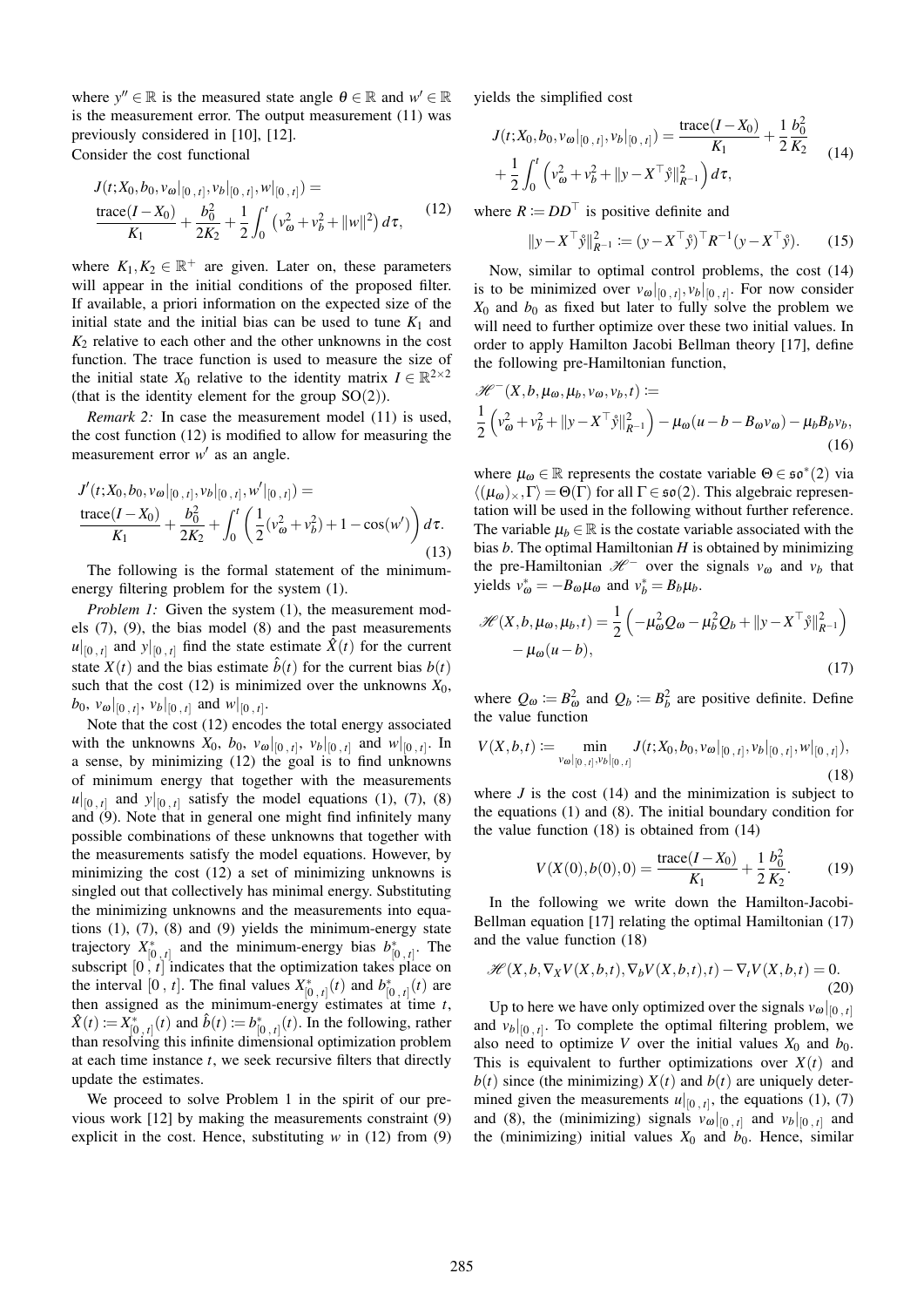to Mortensen's approach [6], the minimum-energy estimates  $\hat{X}(t)$  and  $\hat{b}(t)$  are characterized by the criticality conditions

$$
\nabla_X V(X, b, t)|_{X = \hat{X}(t), b = \hat{b}(t)} = 0,\n\nabla_b V(X, b, t)|_{X = \hat{X}(t), b = \hat{b}(t)} = 0.
$$
\n(21)

Solving Equations (21) is clearly a way to obtain the minimum-energy estimates  $\hat{X}(t)$  and  $\hat{b}(t)$ , minimizing the cost (14) at every time *t*. However, in the following, rather than solving this optimization problem for each time *t*, the goal is to find differential equations (filters) that dynamically update these estimates when new measurements are obtained as time evolves.

## III. FILTER DERIVATION AND RESULTS

In this section, we propose a filter that estimates the state *X* and the bias *b* by approximating the solution to Problem (1). The proposed filter is derived using Mortensen's approach [6] albeit modified to the geometric structure of the state space  $SO(2) \times \mathbb{R}$ . In order to introduce geometry in our algebra, first we define the gradients in (21).

In the following the gradients  $\nabla_X V(X, b, t) \in TSO(2)$ and  $\nabla_b V(X, b, t) \in \mathbb{R}$  are defined in terms of directional derivatives. For all  $\alpha, \gamma \in \mathbb{R}$ 

$$
\mathcal{D}_X V(X, b, t) \circ X \alpha_{\times} = \langle \nabla_X V(X, b, t), X \alpha_{\times} \rangle, \n\mathcal{D}_b V(X, b, t) \gamma = \langle \nabla_b V(X, b, t), \gamma \rangle,
$$
\n(22)

where the cross notation was defined in (3). The scalar inner product  $\langle \cdot, \cdot \rangle : \mathbb{R} \times \mathbb{R} \longrightarrow \mathbb{R}$  is defined as

$$
\langle \alpha, \gamma \rangle \coloneqq \alpha \gamma,\tag{23}
$$

and the left invariant inner product  $\langle \cdot, \cdot \rangle$  :  $TSO(2) \times$  $TSO(2) \longrightarrow \mathbb{R}$  is defined as

$$
\langle X\alpha_{\times}, X\gamma_{\times}\rangle = \langle \alpha_{\times}, \gamma_{\times}\rangle \coloneqq \text{trace}(\frac{1}{2}\alpha_{\times}^{\top}\gamma_{\times}) = \langle \alpha, \gamma \rangle. \quad (24)
$$

Similarly the following second order directional derivatives are defined.

$$
\mathcal{D}_{X}^{2}V(X,b,t) \circ (X\alpha_{\times}, X\gamma_{\times}) = \langle \nabla_{X}^{2}V(X,b,t) \circ X\alpha_{\times}, X\gamma_{\times} \rangle \n= \langle X\alpha_{\times}, \nabla_{X}^{2}V(X,b,t) \circ X\gamma_{\times} \rangle, \n\mathcal{D}_{b}^{2}V(X,b,t) \circ (\alpha,\gamma) = \langle \nabla_{b}^{2}V(X,b,t) \circ \alpha, \gamma \rangle \n= \langle \alpha, \nabla_{b}^{2}V(X,b,t) \circ \gamma \rangle, \n\mathcal{D}_{b}(\mathcal{D}_{X}V(X,b,t) \circ X\alpha_{\times})\gamma = \mathcal{D}_{X}(\mathcal{D}_{b}V(X,b,t) \circ \alpha) \circ X\gamma_{\times} = \langle \nabla_{b}\nabla_{X}V(X,b,t) \circ \alpha, \gamma \rangle = \langle X\alpha_{\times}, \nabla_{X}\nabla_{b}V(X,b,t) \circ X\gamma_{\times} \rangle.
$$
\n(25)

Note that (25) shows that the second order derivatives are symmetric bi-linear mappings to  $\mathbb R$ , in the directions  $\alpha$  and γ. Therefore, we use the following parametric representations to serve as their values.

$$
\mathcal{D}_{X}^{2}V(X,b,t) \circ (X\alpha_{\times}, X\gamma_{\times}) := P_{1}'\alpha\gamma,
$$
  
\n
$$
\mathcal{D}_{b}^{2}V(X,b,t) \circ (\alpha,\gamma) := P_{2}'\alpha\gamma,
$$
  
\n
$$
\mathcal{D}_{b}(\mathcal{D}_{X}V(X,b,t) \circ X\alpha_{\times})\gamma := P_{12}'\alpha\gamma,
$$
  
\n
$$
\mathcal{D}_{X}(\mathcal{D}_{b}V(X,b,t)\gamma) \circ X\alpha_{\times} := P_{12}'\alpha\gamma,
$$
\n(26)

where  $P'_1, P'_2, P'_{12} \in \mathbb{R}$ .

Now we can rewrite the final conditions (21) in terms of directional derivatives. For all  $\alpha, \gamma \in \mathbb{R}$ ,

$$
\mathcal{D}_X V(X, b, t) \circ X \alpha_{\times}|_{X = \hat{X}(t), b = \hat{b}(t)} = 0,
$$
  

$$
\mathcal{D}_b V(X, b, t) \gamma|_{X = \hat{X}(t), b = \hat{b}(t)} = 0.
$$
 (27)

Condition (27) holds for every time *t* and therefore the total time derivative of (27) satisfies

$$
\frac{d}{dt} \{ \mathcal{D}_X V(X, b, t) \circ X \alpha_{\times} \} |_{X = \hat{X}(t), b = \hat{b}(t)} = 0,
$$
\n
$$
\frac{d}{dt} \{ \mathcal{D}_b V(X, b, t) \gamma \} |_{X = \hat{X}(t), b = \hat{b}(t)} = 0.
$$
\n(28)

Applying the chain rule and changing the order of the derivatives gives

$$
\{\mathcal{D}_{X}^{2}V(X,b,t)\circ(\dot{X},X\alpha_{x})+\mathcal{D}_{X}(\mathcal{D}_{b}V(X,b,t)\dot{b})\circ X\alpha_{x}+\n\mathcal{D}_{X}(\nabla_{t}V(X,b,t))\circ X\alpha_{x}\}\big|_{X=\dot{X}(t), b=\dot{b}(t)}=0,
$$
\n
$$
\{\mathcal{D}_{b}^{2}V(X,b,t)\dot{b}\gamma+\mathcal{D}_{b}(\mathcal{D}_{X}V(X,b,t)\circ\dot{X})\gamma+\n\mathcal{D}_{b}(\nabla_{t}V(X,b,t))\gamma\}\big|_{X=\dot{X}(t), b=\dot{b}(t)}=0.
$$
\n(29)

Next, the derivatives  $\mathscr{D}_X(\nabla_t V(X, b, t)) \circ X \alpha_\times$ and  $\mathscr{D}_b(\nabla_t V(X, b, t))\gamma$  are calculated by first replacing the time gradient  $\nabla_t V(X, b, t)$  with  $\mathcal{H}(X, b, \nabla_X V(X, b, t), \nabla_b V(X, b, t), t)$  using (20). First, using (17) and (22) yields

$$
\mathcal{H}(X, b, \nabla_X V(X, b, t), \nabla_b V(X, b, t), t) =
$$
\n
$$
\frac{1}{2} \left( -Q_{\omega} \mathcal{D}_X V(X, b, t) \circ \nabla_X V(X, b, t) -Q_b \mathcal{D}_b V(X, b, t) \nabla_b V(X, b, t) + ||y - X^{\top} \hat{y}||_{R^{-1}}^2 \right)
$$
\n
$$
- \mathcal{D}_X V(X, b, t) \circ X(u - b)_\times.
$$
\n(30)

Therefore,

$$
\mathcal{D}_X(\mathcal{H}(X,b,\nabla_X V(X,b,t),\nabla_b V(X,b,t),t)) \circ X \alpha_{\times} =
$$
\n
$$
-Q_{\omega} \mathcal{D}_X^2 V(X,b,t) \circ (\nabla_X V(X,b,t),X \alpha_{\times})
$$
\n
$$
-Q_b \mathcal{D}_b(\mathcal{D}_X V(X,b,t) \circ X \alpha_{\times}) \nabla_b V(X,b,t)
$$
\n
$$
+2\alpha \operatorname{vex} \mathbb{P}_a (R^{-1}(y-X^{\top}\hat{y})\hat{y}^{\top}X)
$$
\n
$$
- \mathcal{D}_X^2 V(X,b,t) \circ (X(u-b)_{\times},X\alpha_{\times})
$$
\n
$$
- \mathcal{D}_X V(X,b,t) \circ X \mathbb{P}_a(\alpha_{\times}(u-b)_{\times}),
$$
\n
$$
\mathcal{D}_b(\mathcal{H}(X,b,\nabla_X V(X,b,t),\nabla_b V(X,b,t),t))\gamma =
$$
\n
$$
-Q_{\omega} \mathcal{D}_X(\mathcal{D}_b V(X,b,t)\gamma) \circ \nabla_X V(X,b,t)
$$
\n
$$
- \mathcal{D}_b \mathcal{D}_b^2 V(X,b,t) \nabla_b V(X,b,t)\gamma
$$
\n
$$
- \mathcal{D}_X(\mathcal{D}_b V(X,b,t)\gamma) \circ X(u-b)_{\times} + \mathcal{D}_X V(X,b,t) \circ X \gamma_{\times},
$$
\n(31)

where the anti-symmetric projection operator  $\mathbb{P}_a(\cdot)$  :  $\mathbb{R}^{2 \times 2} \longrightarrow$   $\mathfrak{so}(2)$  for all  $M \in \mathbb{R}^{2 \times 2}$  is defined as

$$
\mathbb{P}_a(M) \coloneqq \frac{1}{2}(M - M^\top). \tag{32}
$$

Next, we substitute (31) in (29). Note that the first order derivatives, that appear in (31), evaluated at  $X = \hat{X}(t)$ ,  $b =$  $\hat{b}(t)$ , yield zero. This is due to the final conditions (21) and (27). Replacing the second order derivatives from (26)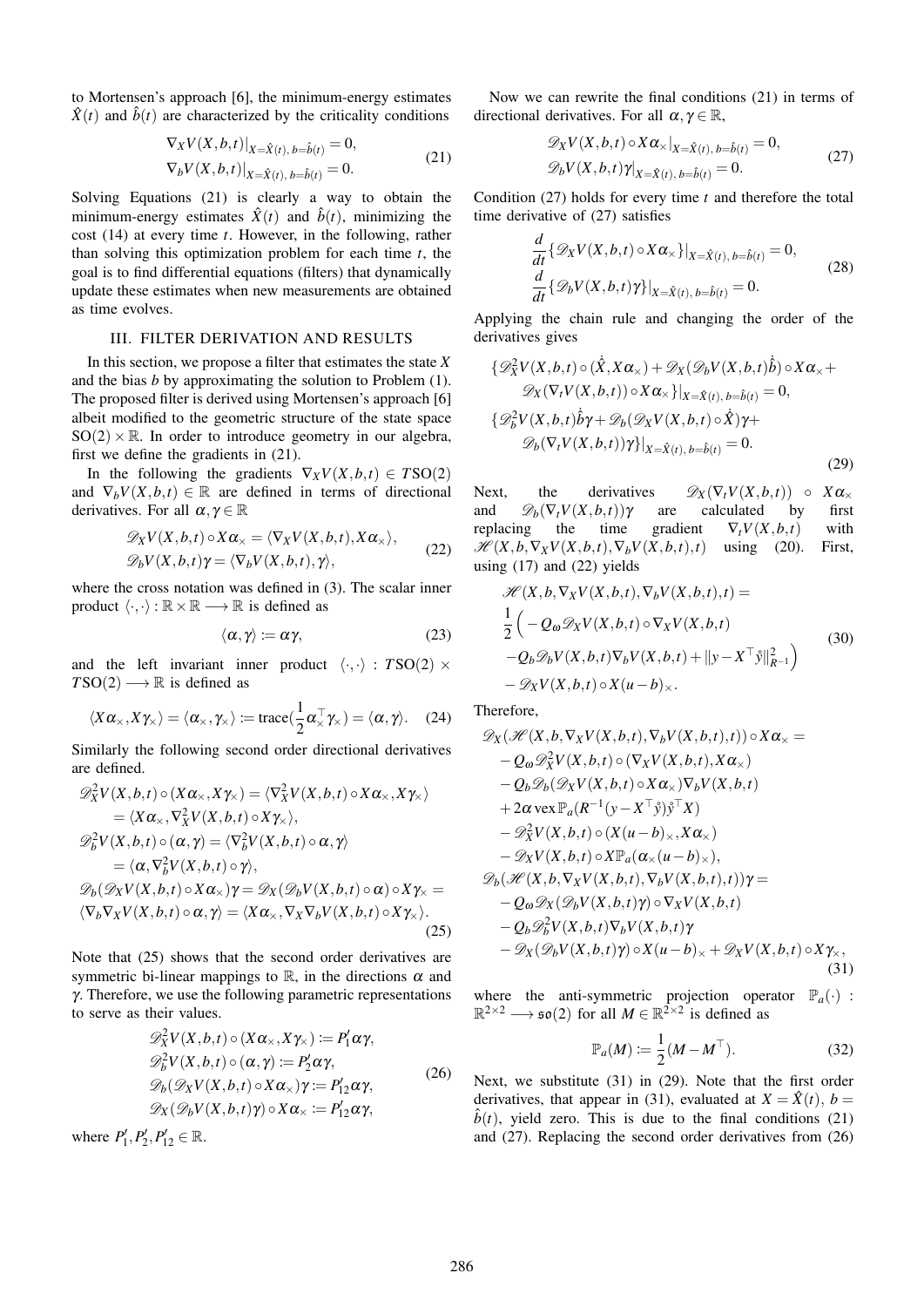and canceling the arbitrary directions  $\alpha$  and  $\gamma$  from both sides of (29) yields

$$
P_1 \text{ vex}(\hat{X}^\top \hat{X}) + P_{12} \hat{b} + 2 \text{ vex} \mathbb{P}_a (R^{-1} (y - \hat{y}) \hat{y}^\top) - P_1 (u - \hat{b}) = 0, P_2 \hat{b} + P_{12} \text{ vex}(\hat{X}^\top \hat{X}) - P_{12} (u - \hat{b}) = 0,
$$
 (33)

where

$$
\hat{y} := \hat{X}^{\top} \hat{y}, \nP_1 := P'_1|_{X = \hat{X}(t), b = \hat{b}(t)}, \nP_2 := P'_2|_{X = \hat{X}(t), b = \hat{b}(t)}, \nP_{12} := P'_12|_{X = \hat{X}(t), b = \hat{b}(t)}.
$$
\n(34)

Rearranging (33) yields the observer equations

$$
\dot{\hat{X}} = \hat{X} \left( u - \hat{b} - P_1^{-1} \left( l + P_{12} \dot{\hat{b}} \right) \right)_{\times},
$$
\n
$$
\dot{\hat{b}} = -\frac{P_{12}}{P_2} \left( -u + \hat{b} + \text{vex}(\hat{X}^\top \dot{\hat{X}}) \right),
$$
\n(35)

where  $l := 2 \text{vex} \mathbb{P}_a(R^{-1}(y-\hat{y})\hat{y}^\top)$ . The initial conditions  $\hat{X}(0) = I$  and  $\hat{b}(0) = 0$ , are obtained using (19) and (27).

The proposed observers (35) yield the exact dynamical equations that will update the value of the minimum-energy estimates  $\hat{X}(t)$  and  $\hat{b}(t)$  (that are the solutions to Problem 1), for every time *t*. Note that the two observers (35) are interconnected and use the current measurements  $u(t)$  and  $y(t)$  to update their estimates. The measurements are weighted by dynamic gains  $P_1$ ,  $P_2$  and  $P_{12}$  that are related to the value function defined in (18) through (26).

In order to implement these observers we also need dynamical equations that concurrently update the gains *P*1, *P*<sup>2</sup> and *P*12. This can be done using the definitions (26) and by calculating the total time derivatives

$$
\dot{P}_1 \alpha \gamma = \frac{d}{dt} \{ \mathcal{D}_X^2 V(X, b, t) \circ (X \alpha_X, X \gamma_X) \}_{X = \hat{X}(t), b = \hat{b}(t)}, \n\dot{P}_2 \alpha \gamma = \frac{d}{dt} \{ \mathcal{D}_b^2 V(X, b, t) \circ (\alpha, \gamma) \}_{X = \hat{X}(t), b = \hat{b}(t)}, \n\dot{P}_{12} \alpha \gamma = \frac{d}{dt} \{ \mathcal{D}_b (\mathcal{D}_X V(X, b, t) \circ X \alpha_X) \gamma \}_{X = \hat{X}(t), b = \hat{b}(t)}.
$$
\n(36)

The calculation details for (36) are similar to our observer derivations and are omitted due to space limitations. It is worth noting that the right hand sides of (36) are going to depend on the third order derivatives of the value function. However, in this work, we assume that the third order derivatives of the value function are negligible. Subsequently, the following Riccati equations are obtained that update the gains of the observers on-line.

$$
\dot{P}_1 = -Q_{\omega}P_1^2 - Q_bP_{12}^2 - \hat{y}_1^T SR^{-1}S\hat{y} + (y - \hat{y})^T R^{-1}\hat{y}, \n\dot{P}_2 = -Q_bP_2^2 - Q_{\omega}P_{12}^2 + 2P_{12}, \n\dot{P}_{12} = -Q_{\omega}P_{12}P_1 - Q_bP_2P_1 + P_1,
$$
\n(37)

where

$$
S \coloneqq \left[ \begin{array}{cc} 0 & -1 \\ 1 & 0 \end{array} \right]. \tag{38}
$$

The initial conditions  $P_1(0) = K_1^{-1}$ ,  $P_2(0) = K_2^{-1}$  and  $P_{12}(0) = 0$  are obtained using (19) and (26). Note that these Riccati equations (37) provide a second-order approximation of the minimum-energy dynamics of the observer gains. We can continue deriving dynamics of the higher order derivatives of the value function using calculations similar to our previous workings. However, as was suggested by simulations in previous work [12], the third order derivatives of the value function are going to be small and there is no advantage in adding more computations to model their small effect. Therefore, we restrict this work to a second order approximation of the minimum-energy filter.

In summary the following filter is proposed

$$
\dot{\hat{X}} = \hat{X} \left( u - \hat{b} - \frac{P_2}{P_1 P_2 - P_{12}^2} l \right)_{\times},
$$
\n
$$
\dot{\hat{b}} = \frac{P_{12}}{P_1 P_2 - P_{12}^2} l,
$$
\n
$$
l := 2 \operatorname{vex} \mathbb{P}_a (R^{-1} (y - \hat{y}) \hat{y}^\top),
$$
\n
$$
\dot{P}_1 = -Q_{\omega} P_1^2 - Q_b P_{12}^2 - \hat{y}_1^\top S R^{-1} S \hat{y} + (y - \hat{y})^\top R^{-1} \hat{y},
$$
\n
$$
\dot{P}_2 = -Q_b P_2^2 - Q_{\omega} P_{12}^2 + 2P_{12},
$$
\n
$$
\dot{P}_{12} = -Q_{\omega} P_{12} P_1 - Q_b P_2 P_1 + P_1,
$$
\n(39)

where  $\hat{X}(0) = I$ ,  $\hat{b}(0) = 0$ ,  $P_1(0) = K_1^{-1}$ ,  $P_2(0) = K_2^{-1}$  and  $P_{12}(0) = 0$ . Note that the equations (35) have been rearranged into a new form in which the kinematics of the state and the bias estimates are in cascade form. This form is more useful for implementing the filter by discretization.

*Lemma 2:* If the measurement model (11) along with the cost (13) is considered instead of (9) and (12), the resulting filer equations are

$$
\dot{\hat{\theta}} = u - \hat{b} - \frac{P_2}{P_1 P_2 - P_{12}^2} \sin(y'' - \hat{\theta}), \ \hat{\theta}(0) = 0,
$$
  
\n
$$
\dot{\hat{b}} = \frac{P_{12}}{P_1 P_2 - P_{12}^2} \sin(y'' - \hat{\theta}), \ \hat{b}(0) = 0,
$$
  
\n
$$
\dot{p}_1 = -Q_{\omega} p_1^2 - Q_b p_{12}^2 + \cos(y'' - \hat{\theta}), \ p_1(0) = K_1^{-1},
$$
  
\n
$$
\dot{p}_2 = -Q_b p_2^2 - Q_{\omega} p_{12}^2 + 2p_{12}, \ p_2(0) = K_2^{-1},
$$
  
\n
$$
\dot{p}_{12} = -Q_{\omega} p_{12} p_1 - Q_b p_2 p_1 + p_1, \ p_{12}(0) = 0.
$$
\n(40)

Moreover, equations (40) are equivalent to the proposed filter equations (39) if the matrix *D*, and hence *R*, is equal to the identity matrix.

The proof of Lemma 2 involves an argument, similar to the proof of Lemma 1, to show the first equation in (40). Furthermore, all the calculations that involve the measurements *y* need to be done using *y*<sup>"</sup> instead.

# IV. SIMULATIONS

In this section we provide a simulation study of the estimation performance of the proposed filter (39), in the presence of measurement errors, initialization errors and bias in the angular velocity measurements. We have tested the proposed filter in many situations involving different levels of input, initialization, measurement errors and bias variations. The proposed filter proves to be robust producing consistent results in all these tests. In this section we demonstrate simulation results that are typical for the general performance of the proposed filter.